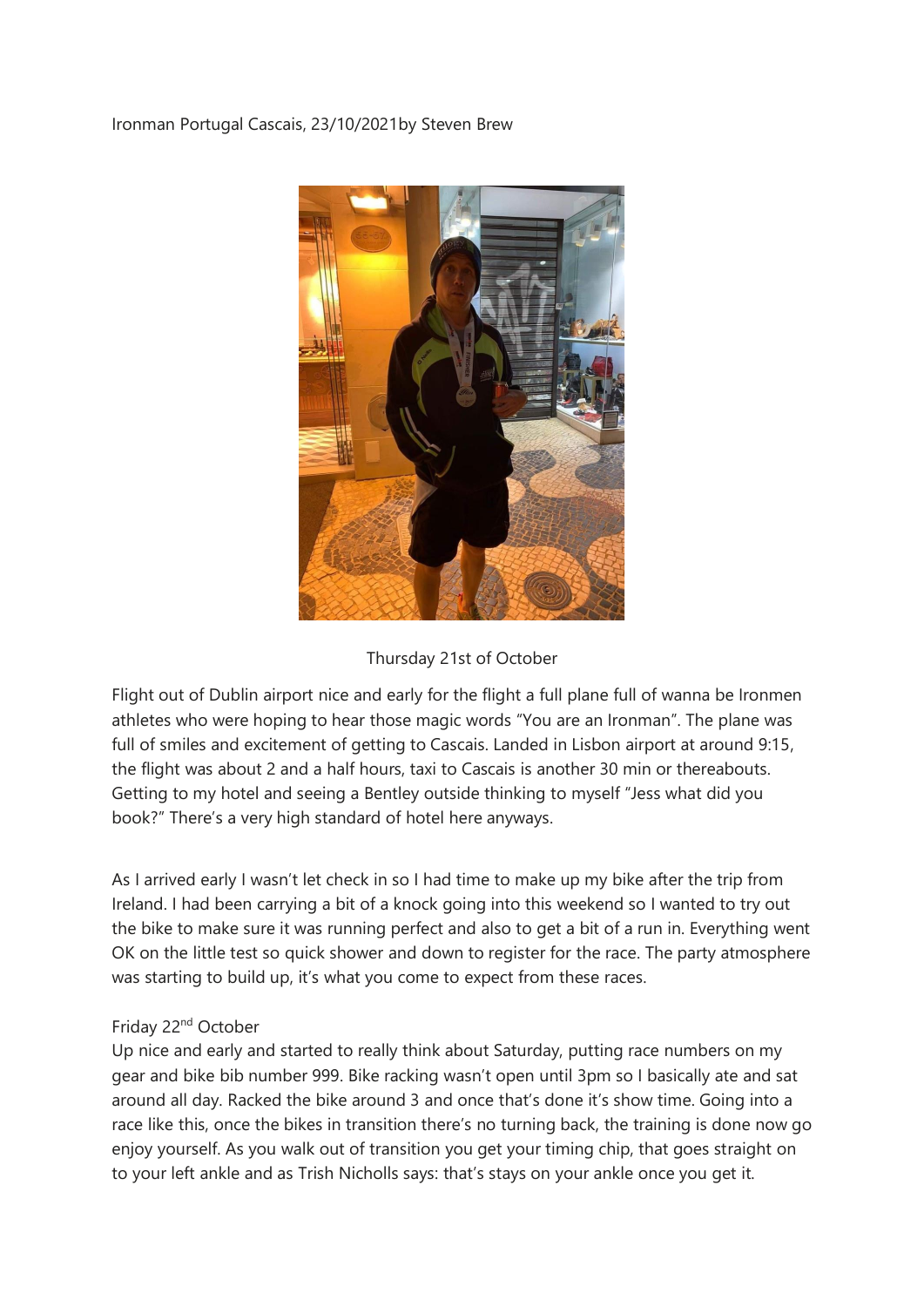## Saturday 23rd October RACE DAY

Up around 5am, straight down to the bike load up the water bottles and put shoes on the bike, the normal stuff you do in a sprint. Head back to the hotel for breakfast, the hotel had a lot of athletes staying in it, the nerves and excitement in the room at breakfast is something hard to explain but in a good way, everyone wishing everyone good luck for the day ahead.

## Swim:

Down to the pier for 7:50 swim start. Grand you might say and I would agree. I put myself into the 1hr - 1hr 10 swim time, figured I would get a good draft on the swim. The swimmers were let off in 4s every 4 seconds. Straight into the water and it was lovely and warm, I couldn't believe it for a sea swim. It went very well, I sighted better than I've ever done, I think I was only 100m out. Out of the swim you get a nice shower to wash off the salt water, then a 500m run to the bike. Taking it all in was my focus and listening to the crowd and family was something else unbelievable.

# Bike:

Nice flat cycle for the first 20k, averaging 35-36k an hour. I knew there was a hill coming and did it come! 8k of 3% grade of climbing, then once that was done you climbed like a cork screw up the mountains. The climbing was very similar to Glendine from the Kinnity side but not as cold  $\bigcirc$   $\bigcirc$ . But what goes up must come down, coming back down off the mountain entering a small town and villages the locals cheering you on gives you a real buzz. My favourite part then, the F1 track, (I love F1 racing!) you do a lap of that then back into Cascais. You enter the town to hundreds of people still cheering, you cycle up the coast for 20k then turn around and head back onto the 2nd lap, where you don't do as much climbing there, about 1000m climbing on the first lap, 500m on the 2nd lap.

## The run

The run was a simple out and back course, wind in your face on the way out and rolling hills. You get a good push on the way back in, plenty of aid stations on route every 2k or that. You go to the start finish line and turn around to start another lap, you'd be in a bit of discomfort here but the buzz of the crowd makes it all go away.

Getting to the finish line of an Ironman is something that anyone can get to, a little work and when you hear those words "You are an Ironman" it's possibly one of my greatest sporting achievements, to share it with Jess my wife, my cousins and parents-in-law is something very special.

I just wanna say thanks to everyone for the messages over the last few days, time for R&R now and beer.

Steven Brew